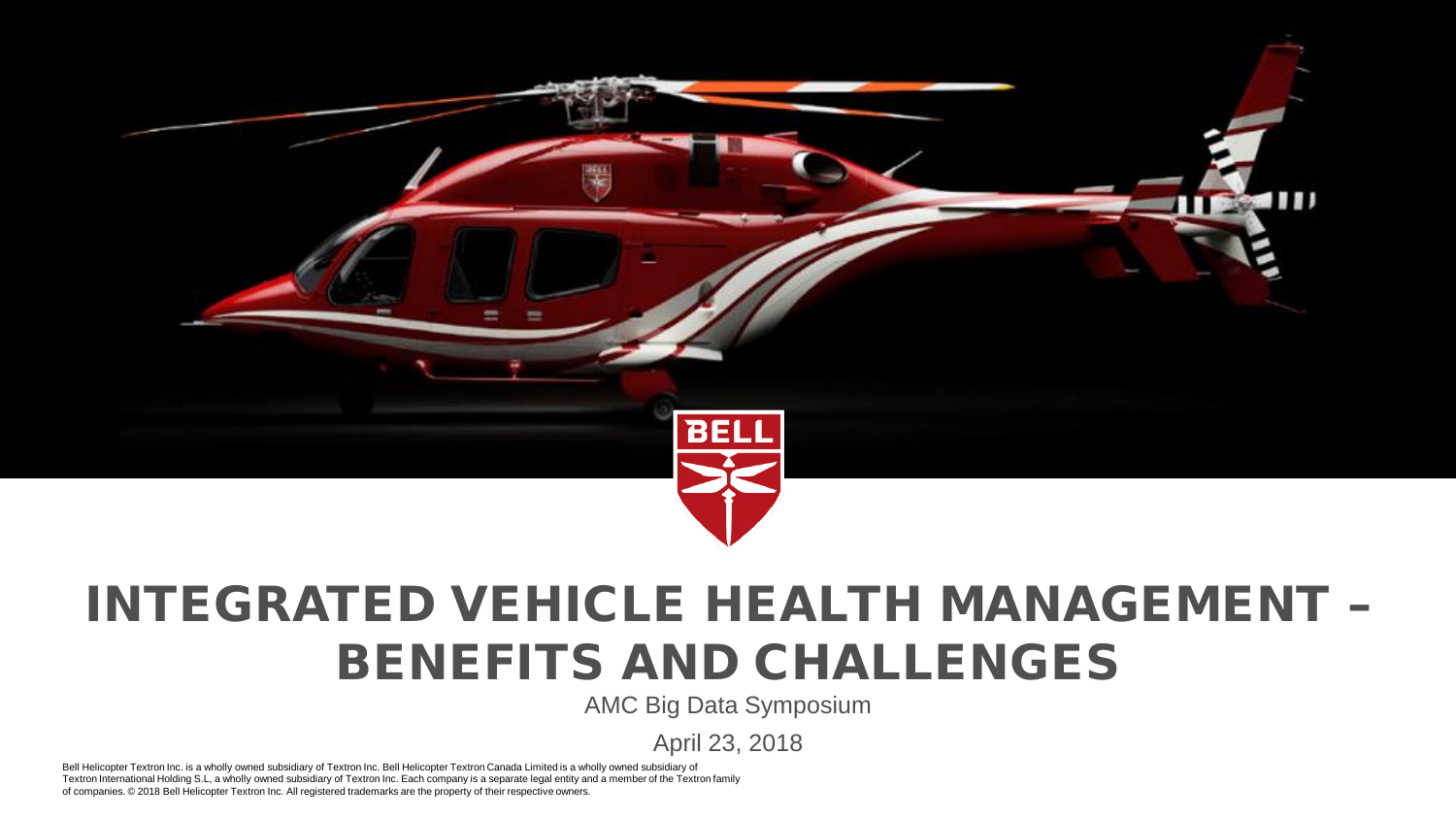**Monitoring: Data for data's sake?**

## **Management: Closed Loop Data → Decisions**

‒ *"Without the why, the how doesn't matter"*

# **Integrated Vehicle Health Management**

"The unified capability of a system of systems to assess the current or future state of the member system health and integrate that picture of system health within a framework of available resources and demand."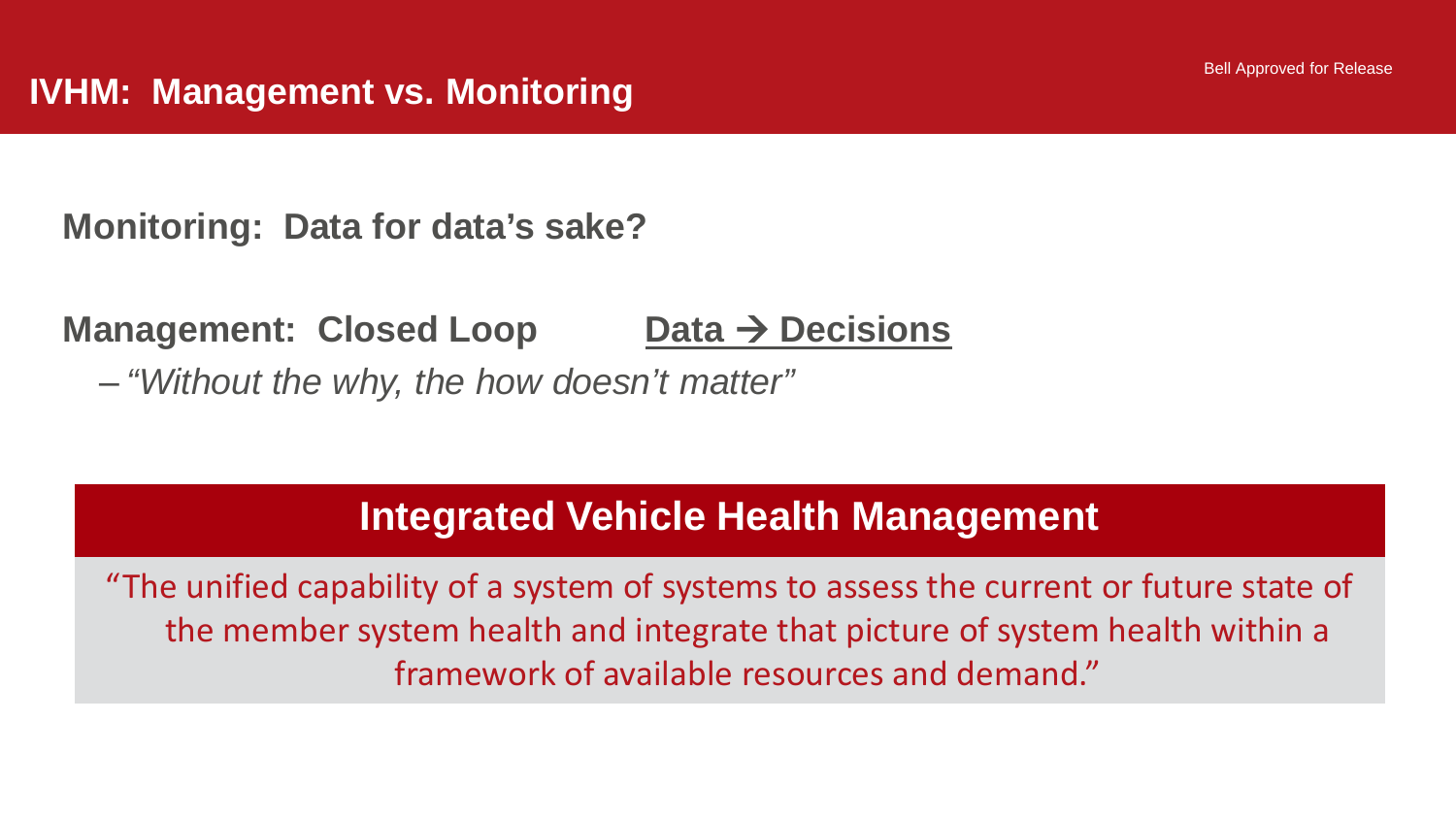**3**

# **What Does IVHM Look Like? Sample Architecture** Bell Approved for Release 3



Source: SAE JA6268TM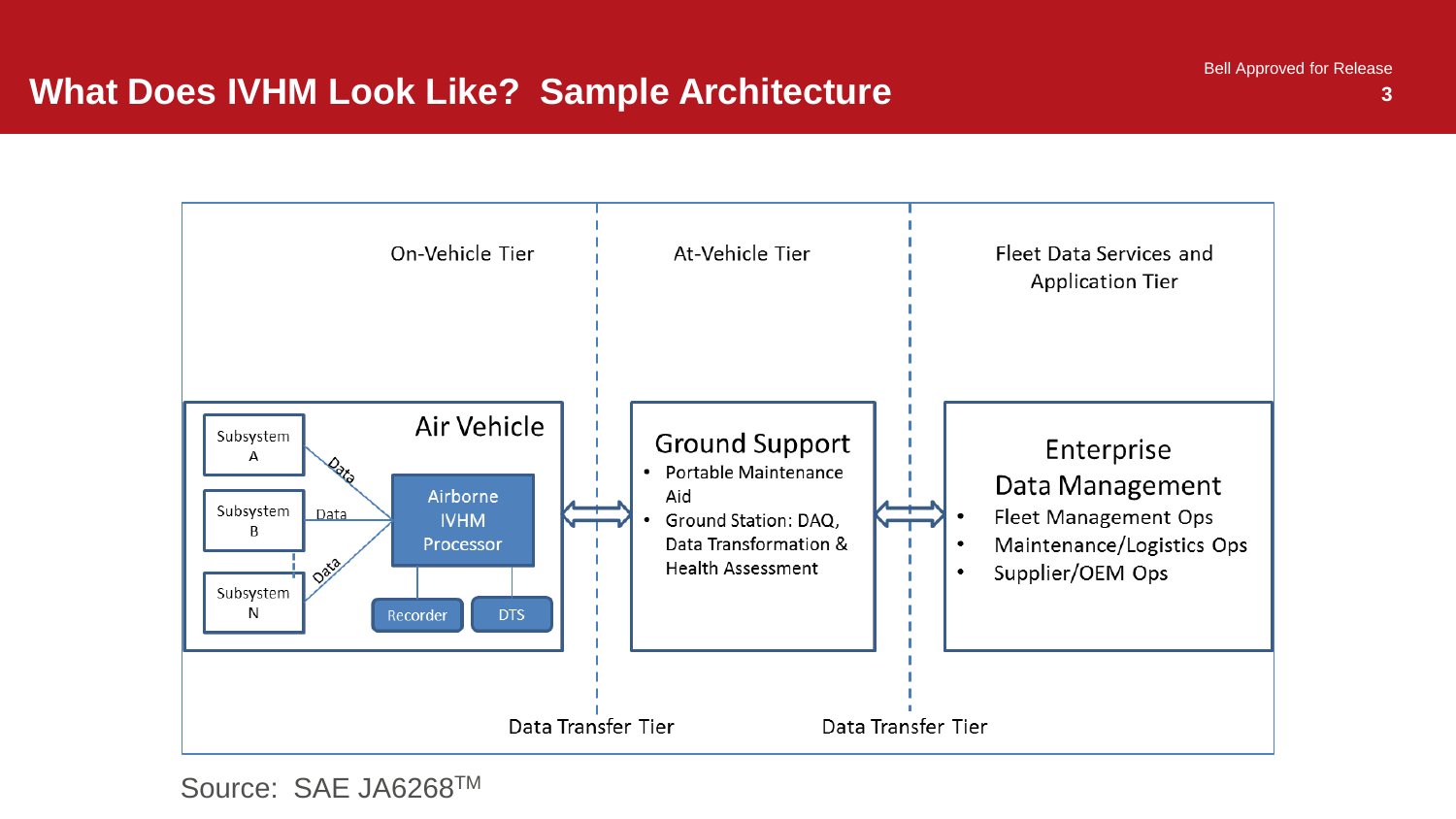Bell Approved for Release

**4**

### **SAE Standards Efforts**

- **SAE HM-1 Committee created to develop standards to aid in IVHM adoption, development**
- **Multiple Documents released; many more in work**
	- ‒ Overview
	- ‒ Work Flow (figure)
- **Recent Effort – JA6268TM Health-Ready Components**
	- ‒ Released April 2018

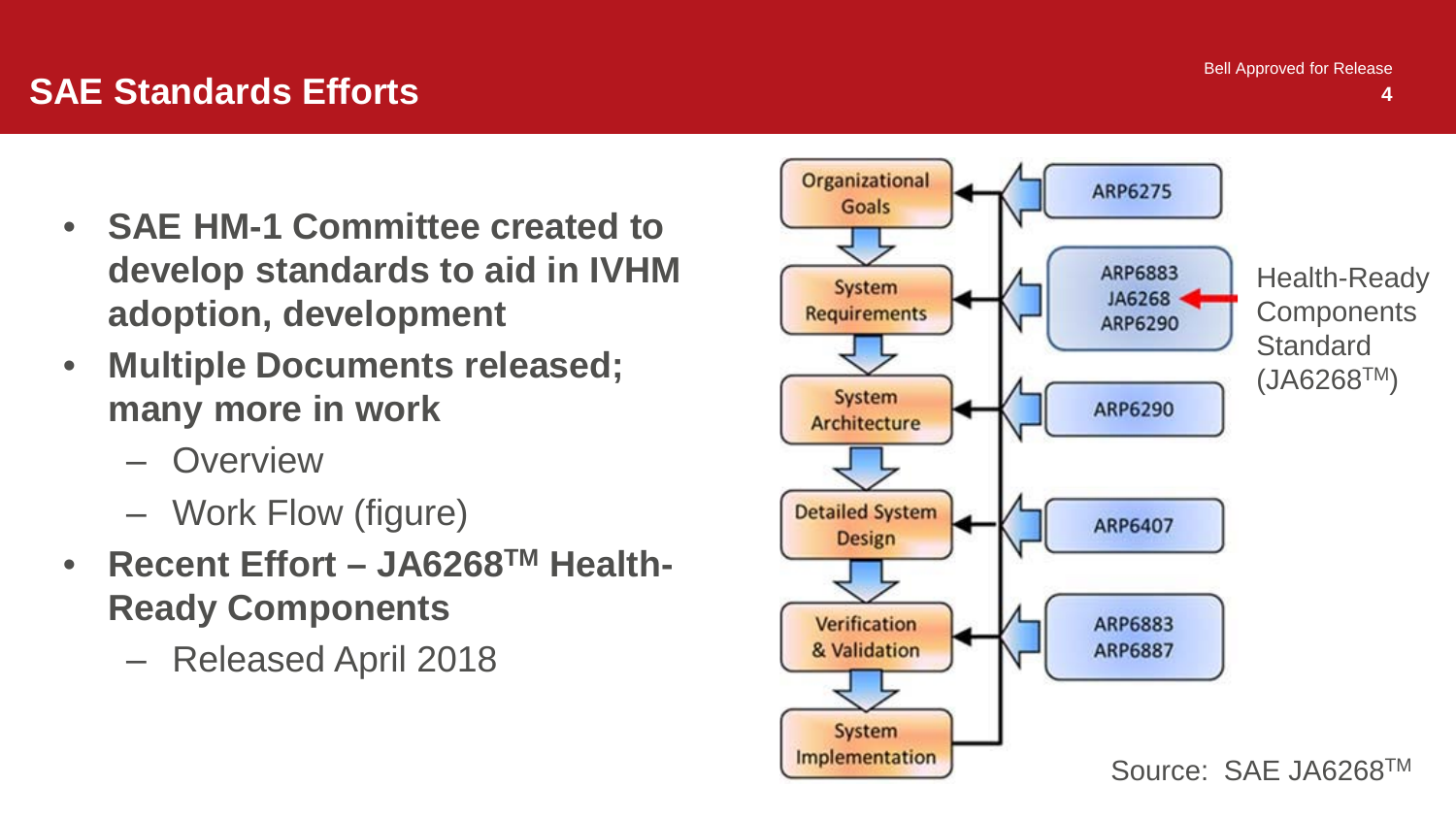# **SAE IVHM Capability Levels (JA6268TM) <sup>5</sup>**

- **Sets interaction expectations between OEM and system suppliers**
- **Goal: moving from manual repair, diagnosis to analytics-based diagnosis, predictions**

Source: SAE JA6268TM

| <b>SAE</b><br>Level                                                             | <b>Vehicle</b><br><b>Health</b><br><b>Capability</b>  | <b>Narrative Description</b>                                                                                                                                                                      | <b>Participation in</b><br><b>Repair Actions</b>                       | <b>Key Data</b><br><b>Resources</b>                                  | <b>Availability of</b><br>Logged &/or<br>Real-Time Data                                             | Use of<br><b>Supporting</b><br><b>Models</b>                                    | <b>IVHM System</b><br><b>Characteristics</b>                                |
|---------------------------------------------------------------------------------|-------------------------------------------------------|---------------------------------------------------------------------------------------------------------------------------------------------------------------------------------------------------|------------------------------------------------------------------------|----------------------------------------------------------------------|-----------------------------------------------------------------------------------------------------|---------------------------------------------------------------------------------|-----------------------------------------------------------------------------|
| <b>Manual Diagnosis &amp; Repair Process performed by Technician</b>            |                                                       |                                                                                                                                                                                                   |                                                                        |                                                                      |                                                                                                     |                                                                                 |                                                                             |
| 0                                                                               | <b>Limited</b><br>On-Vehicle<br>Warning<br>Indicators | Service actions for scheduled<br>maintenance or when<br>Operator notices problems or<br>is alerted by indicator lights or<br>simple gages.                                                        | <b>Operator/Driver &amp;</b><br><b>Service Tech</b>                    | On-Vehicle<br>Measurements<br>& Observation                          | N/A                                                                                                 | Paper-based<br>Manuals                                                          | Only Manual<br>Diagnostic Tools<br>& No Condition-<br><b>Based Services</b> |
|                                                                                 | Enhanced<br><b>Diagnostics</b><br>Using Scan<br>Tools | Service techs gain added<br>diagnostic insight using<br>automated scanners to extract<br>vehicle operating parameters<br>& diagnostic codes.                                                      | Operator/Driver &<br>Service Tech                                      | <b>On-Vehicle &amp;</b><br><b>Service Bay/</b><br><b>Depot Tools</b> | Logged Diagnostic<br>Codes &<br>Parameters<br>available to<br>Service Tech                          | Paper-based<br>Manuals                                                          | On-Board<br>Diagnostics<br>Available                                        |
|                                                                                 | Telematics<br>Providina<br>Real-Time<br>Data          | Service techs gain real-time<br>vehicle data via remote<br>monitoring of vehicle to more<br>completely capture issues.                                                                            | Operator/Driver.<br>Service Tech &<br>Remote Support<br>Center Advisor | On-Vehicle.<br>Service Bav /<br>Depot & Cloud<br>Data                | <b>Telematic Data</b><br><b>Available to</b><br><b>Service Tech with</b><br><b>Diagnostics Info</b> | Paper-based<br>Manuals                                                          | On-Board &<br>Remote Data<br>Available                                      |
| <b>Diagnosis &amp; Repair Augmented by Prognosis &amp; Predictive Analytics</b> |                                                       |                                                                                                                                                                                                   |                                                                        |                                                                      |                                                                                                     |                                                                                 |                                                                             |
|                                                                                 | Component<br>I evel<br>Proactive<br>Alerts            | Operator and service techs<br>are provided with component<br>health status (R/Y/G) before<br>problem occurs . Limited<br>condition-based maintenance.                                             | Operator/Driver.<br>Service Tech &<br>Cloud-Based<br>Services          | On-Vehicle.<br>Service Bay &<br>Cloud Data                           | Telematic Data<br>Available to<br>Service Tech with<br>Diagnostics Info                             | <b>Addition of</b><br><b>Component-</b><br><b>Level Health</b><br><b>Models</b> | Component-Level<br>Health<br>Predictions                                    |
|                                                                                 | Integrated<br>Vehicle<br>Health<br>Mgmt.              | Operator and service techs<br>are provided with system or<br>vehicle level health indicators<br>before problems occur with<br>remaining useful life<br>estimated. Condition-based<br>maintenance. | Operator/Driver.<br>Service Tech &<br>Cloud-Based<br><b>Services</b>   | On-Vehicle,<br>Service Bay &<br>Cloud Data                           | Telematic Data<br>Available to<br>Service Tech with<br>Diagnostics Info                             | Addition of<br>Vehicle-Level<br>Health<br>Models                                | <b>Vehicle-Level</b><br><b>Health</b><br><b>Management</b>                  |
|                                                                                 | Self-<br>Adaptive<br>Health<br>Mgmt.                  | Self-adaptive control and<br>optimization to extend vehicle<br>operation and enhance safety<br>in presence of potential or<br>actual failures.                                                    | Operator/Driver.<br>Service Tech &<br>Cloud-Based<br>Services          | On-Vehicle.<br>Service Bav &<br>Cloud Data                           | Telematic Data<br>Available to<br>Service Tech with<br>Diagnostics Info                             | Addition of<br>Vehicle-Level<br>Health<br>Models                                | <b>IVHM Capability</b><br><b>Integrated into</b><br><b>Vehicle Controls</b> |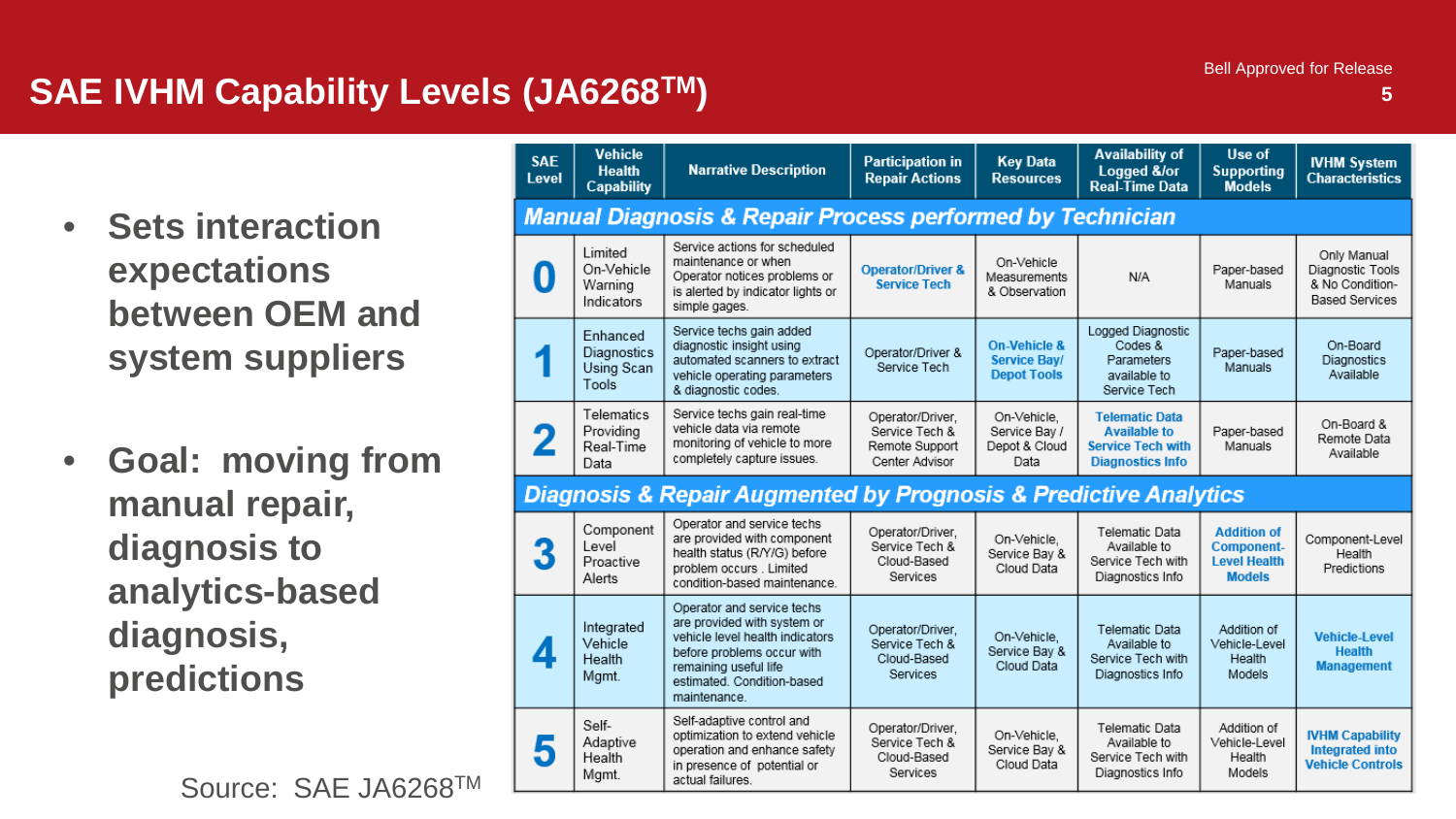Bell Approved for Release

**6**

# BELL IVHM IMPLEMENTATION EXPERIENCE

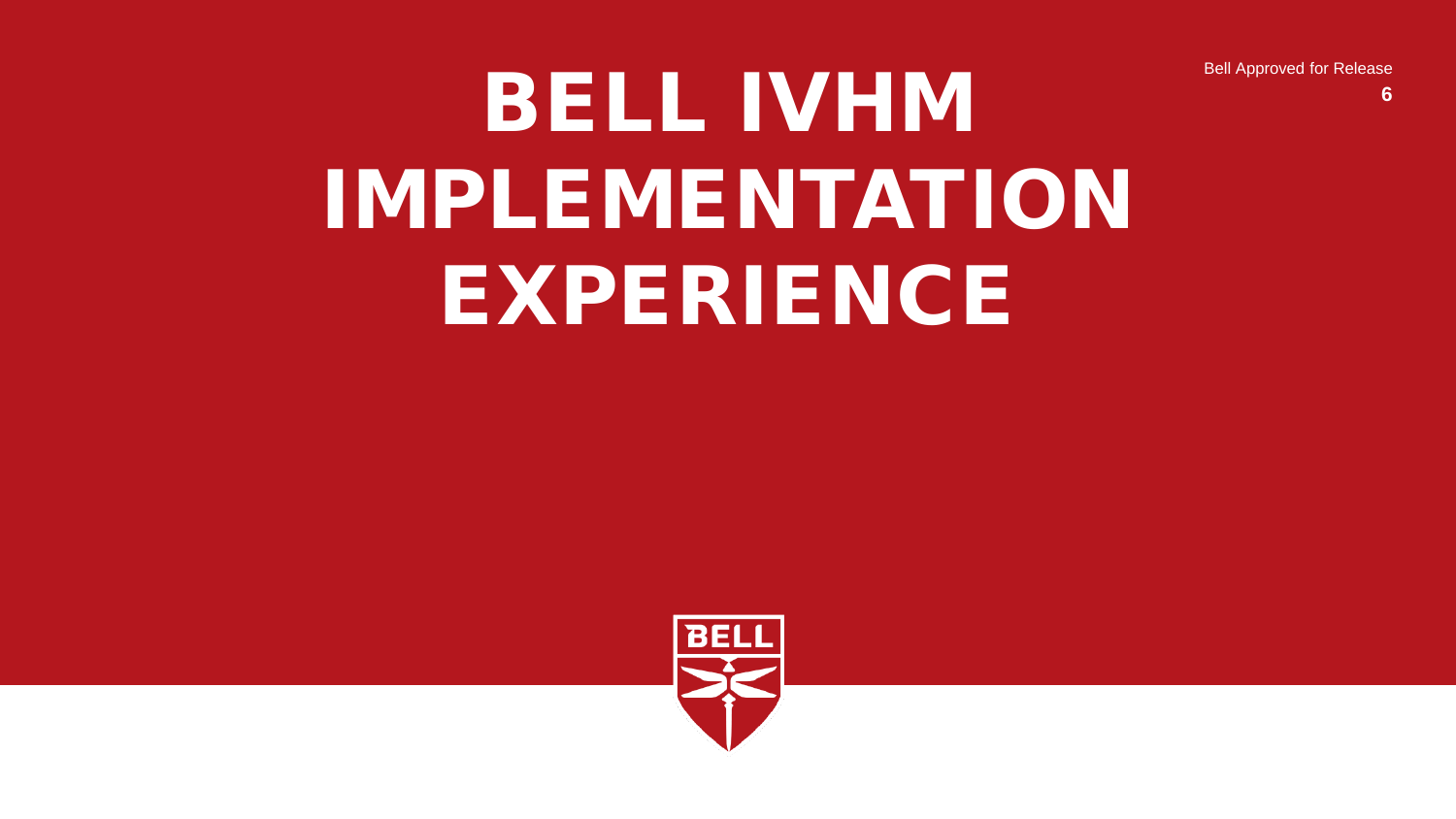Bell Approved for Release

### **Bell MissionLink® Implementation <sup>7</sup>**

**What were the "why's" that drove our approach?**

- **Local Maintenance**
	- "Tell me what's wrong, and tell me how to fix it"
- **OEM Support**
	- Support troubleshooting

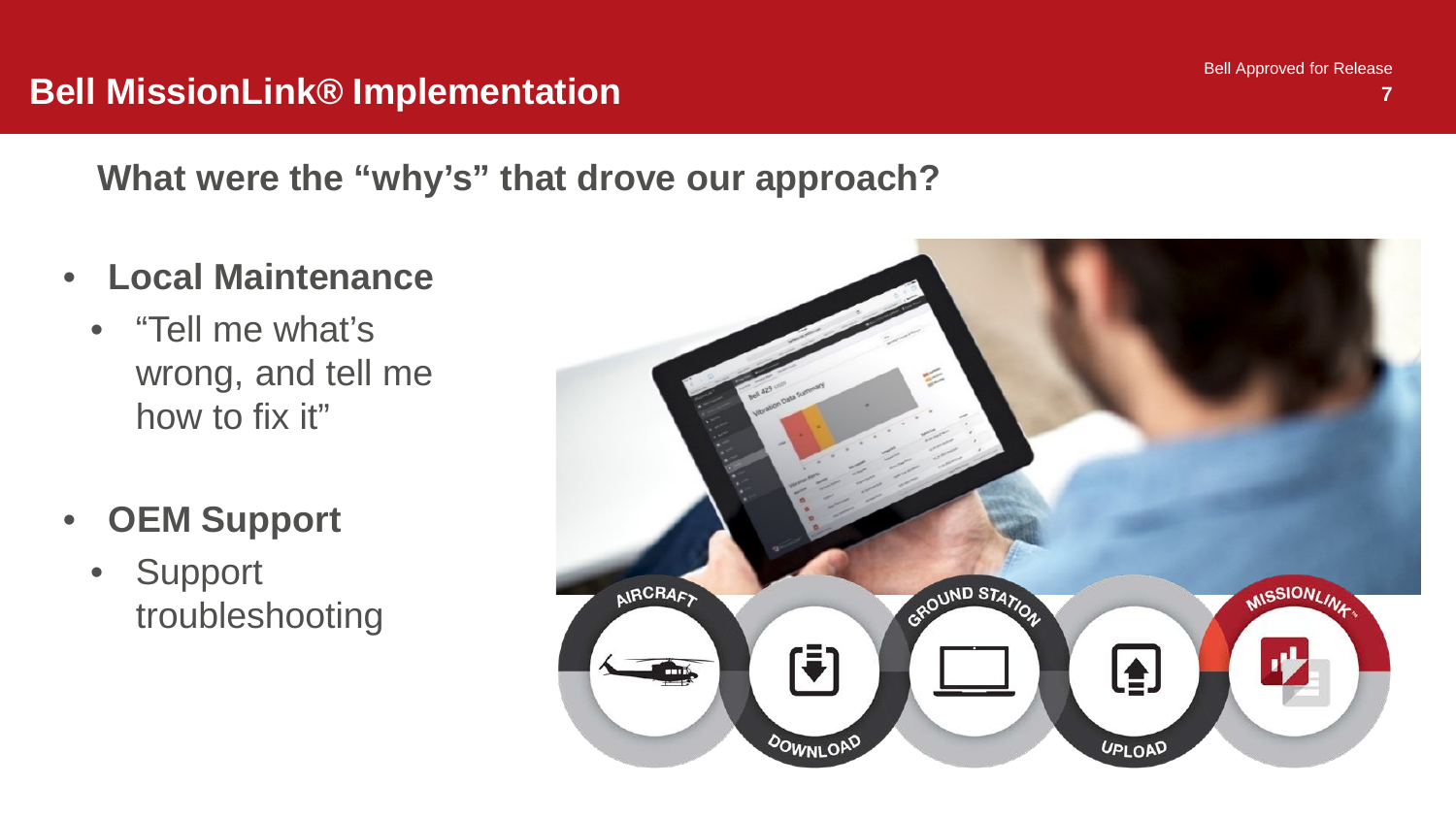**Integration Points** 

- **Enterprise Information Systems (CRM)**
- **Existing Customer Portal**
- **Electronic Tech Pubs**

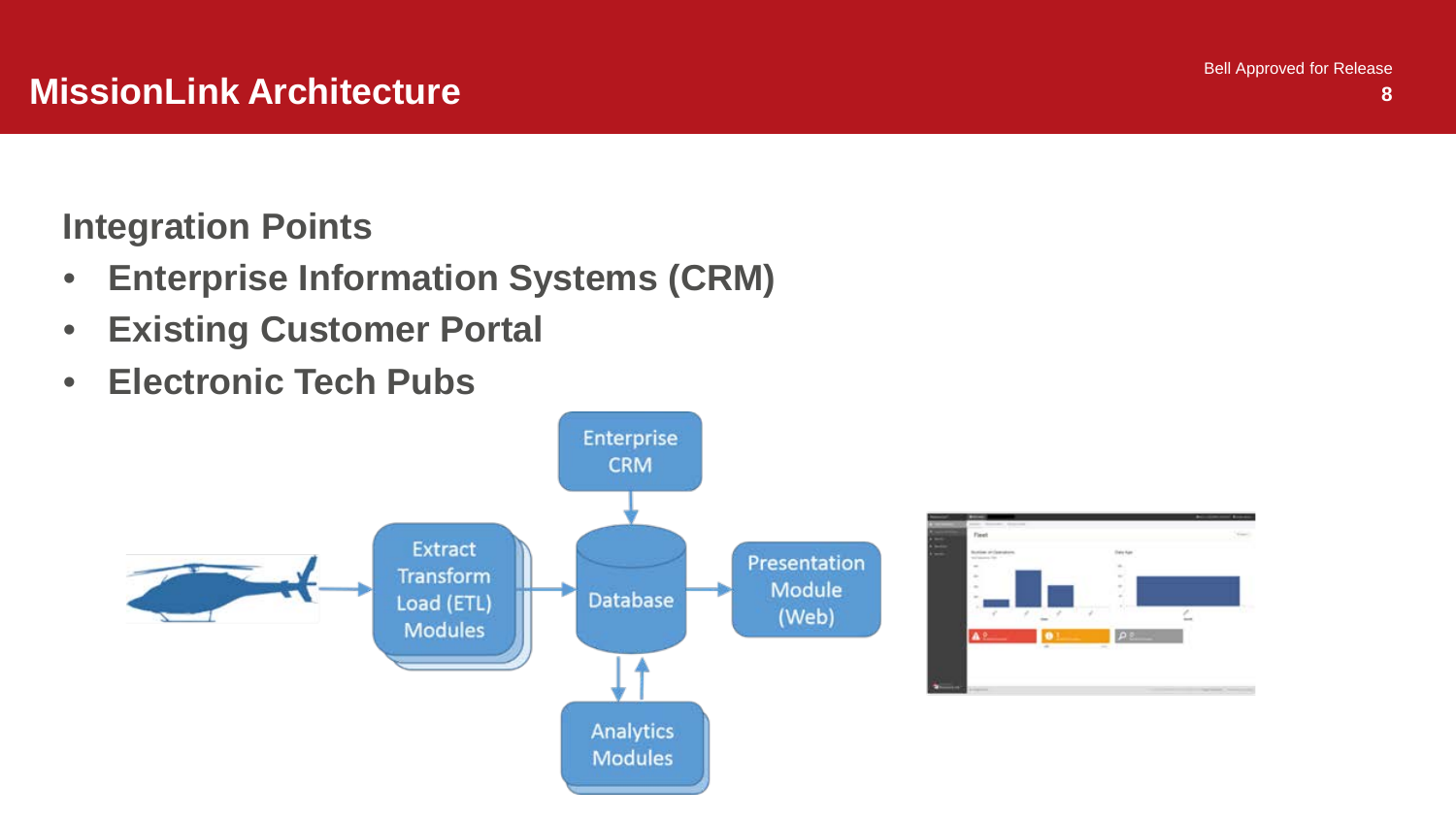**9**

# **Big Data Application**

**Finding Anomalies in Vibration Data**

- **Thresholds** 
	- ‒ based on fleet characterization
- **Automated trend detection**